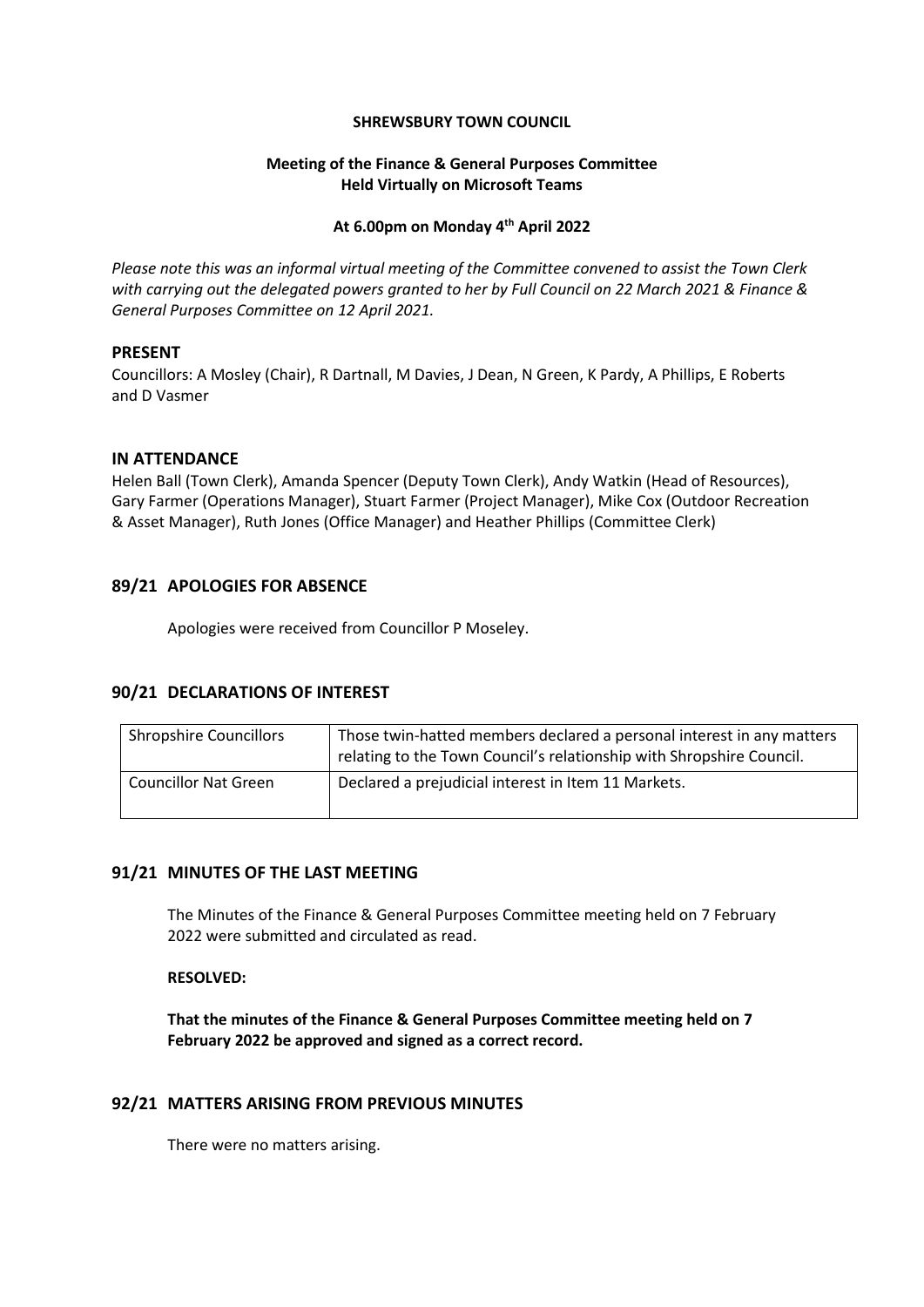# **93/21 UPDATE ON COMMITTEE & WORKING GROUP ACTIVITY**

#### **93/1 Climate Change Standing Committee**

The Climate Change Standing Committee met on 31 March 2022. The minutes were not yet available. Councillor Vasmer updated members as follows:

- (i) There was overwhelming support from members of the Climate Change Standing Committee to go ahead with the purchase of Commonplace Licences, of which 10 can be bought for £18K (as opposed to the usual £6K per licence per project). Funding will come from the Climate Change budget in the first instance and will be funded by the 10 projects, some of which are external to the Town Council. Commonplace is a tool for communicating and interacting with the public about projects in the local area. A briefing session for councillors will be arranged before the next meeting of the Full Council and Mark Holleron (Business Development Manager – UK North, Commonplace) will be invited to speak.
- (ii) The Committee received a presentation from the Shropshire Cycle Hub putting forward a case for funding for an E-cargo Scheme in the town. Whilst the proposal was looked on sympathetically by members, the Cycle Hub were asked to improve its Business Plan and make a further presentation to the Active Travel Working Group.

#### **RESOLVED:**

- **(i) That the update from the Climate Change Committee be noted;**
- **(ii) That a package of 10 Commonplace Licences is purchased.**

### **94/21 PAYMENT SCHEDULES**

Prior to the meeting, the Responsible Finance Officer (RFO) circulated the Schedule of Payments for the period 29 January to 31 March 2022. These have been agreed by two signatories before the RFO and Town Clerk. No comments or concerns were raised.

### **RECOMMENDED:**

**That the schedule of payments passed for payment for the period 29 January to 31 March 2022 be approved.**

### **95/21 PREPARE END OF YEAR ACCOUNTS**

Prior to this meeting a report on End of Year Accounting was circulated by the RFO to appraise members on the process for the year end accounts and relevant submission dates.

The Council must approve the Accounts, Annual Return and relevant schedules by the deadline of 30 June 2022 which must then be submitted to the external auditors, PKF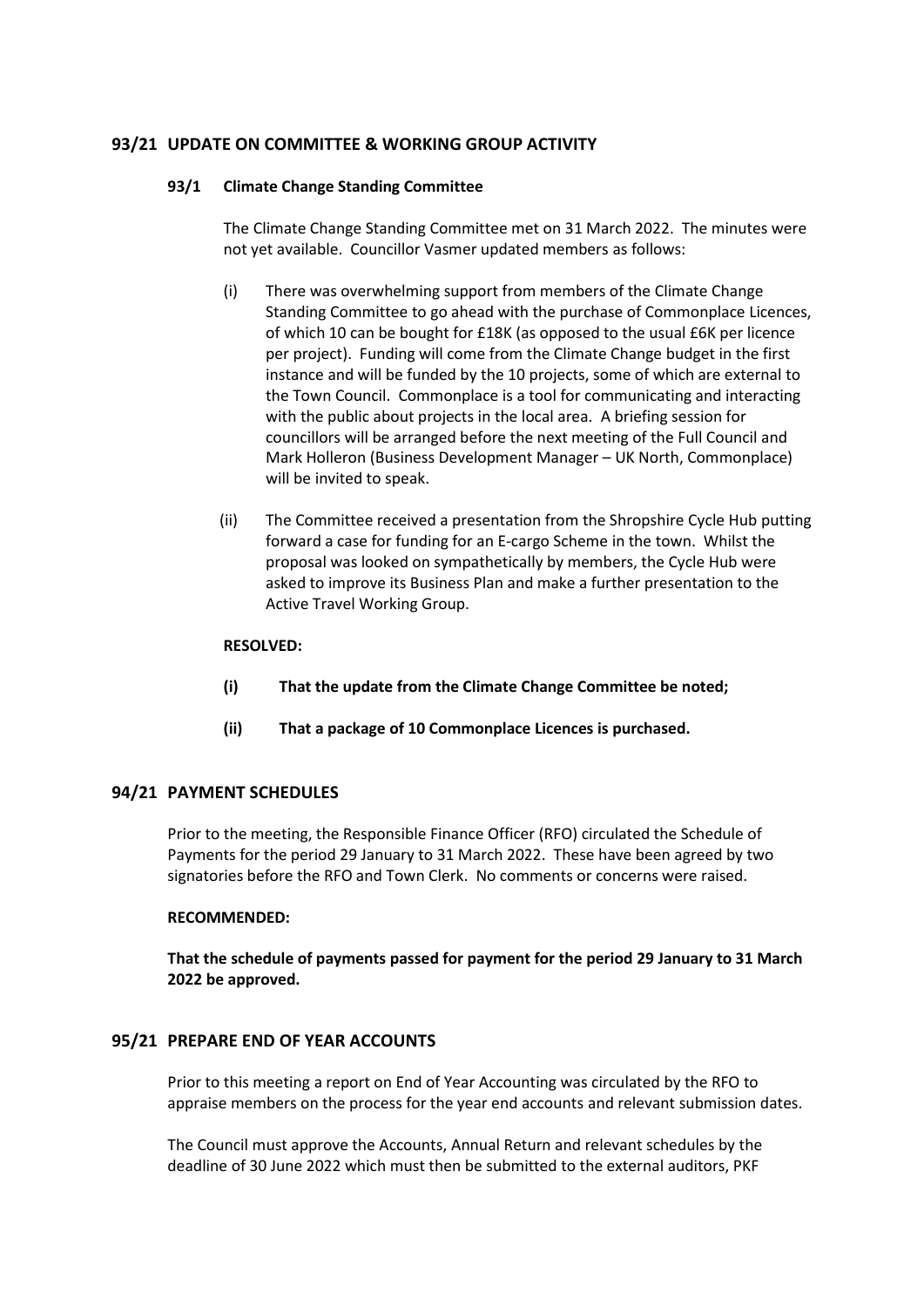Littlejohn, by Friday 1 July 2022. The Internal auditor will complete the inspection of the 2021/22 accounts and sign page 3 of the Annual Return prior to submission.

# **RESOLVED:**

**That the Report and timetabled dates be noted.**

# **96/21 CAPITAL PROGRAMME**

An update on the Capital Programme was circulated prior the meeting and the Town Clerk updated members as follows:

- Works at Stanley Lane Rec had been awarded but a start date was awaited
- A New Play Area for Greenacres had been awarded but a start date was awaited.
- Castlewalk Nature Trail: the conclusion of the Councillor Consultation was awaited. Councillor Mosley reported that he would distribute the comments from a Councillors meeting in the next few days.
- The purchase of Town Centre accommodation was progressing.
- Height Barriers on recreation areas had all been installed.
- Beaver compound at Old Riverbed: further information had been sent to DEFRA & Natural England; approvals were still awaited.
- Officers were working on play area specifications for Bowbrook Meadows and Upton Lane Recreation Ground.
- Upton Lane Recreation Ground: contractors working on the BMX tracks were onsite.
- Quarry Working Group: a date to meet had been set.

The project list had been given an additional column, entitled Lead Officer, for ease of reference.

Councillor Pardy enquired on progress of proposals for works at Moston Road Recreation Ground. The Town Clerk reported that the Head of Operations would be in contact to arrange a site meeting to discuss proposals.

Councillor Dartnall enquired on any work to install Vehicle Activated Signs. The Town Clerk reported that the Council had a number of Vehicle Activated Speed sign locations and signs were rotated on a schedule. Any further locations would need to be considered by the Highways Authority.

Councillor Roberts enquired about improvements to Kynaston Recreation Ground. The Town Clerk reported that there were three areas of improvement: improvements to the drainage, infant play area and skate ramps. A meeting with the young people had been convened for the Easter Holidays and discussions were ongoing about accessing developer contributions to fund some of the works.

Councillor Mosley queried the installation of a new gate and height restriction barrier at St Michael's Recreation Ground. The Head of Operations advised that the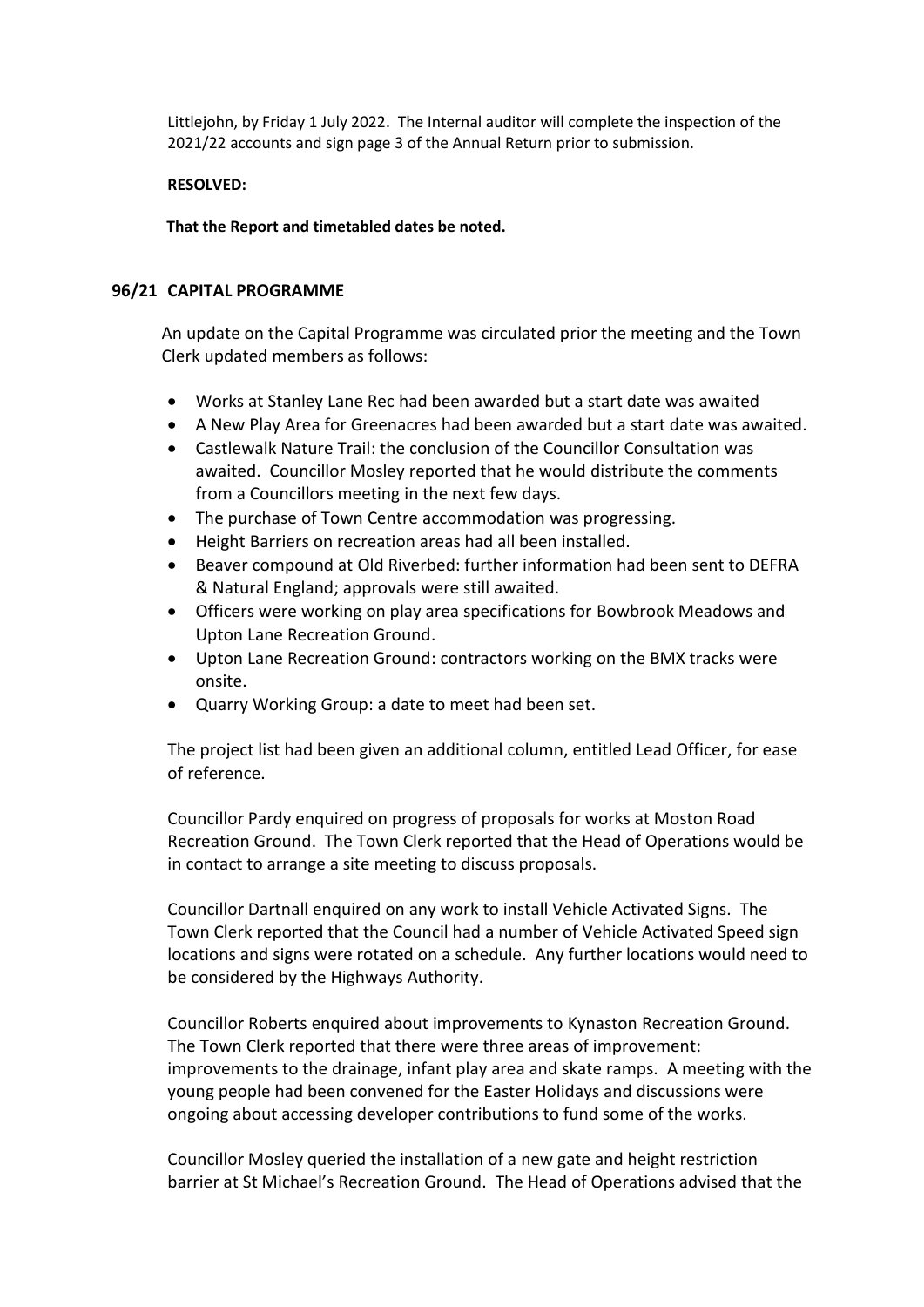layout had been determined to facilitate tractor access but deter encampments. Wooden bollards on the other side of the Recreation Ground had also been extended to the end of the grass area and one further bollard was awaited before this work was fully complete.

The Town Clerk was asked to update members on bus shelters. Seventeen out of 100 bus shelters were identified as in need of immediate repair and tenders were invited. Many of the tenderers advised that the shelters were in need of replacement not repair. Therefore, the Project Manager was now looking at replacement options. There are also imminent and significant changes being made to bus services around the Town and the impact of these changes on the bus shelters needed to be assessed. Councillor Mosley requested a proposal/presentation at the next meeting of the Committee detailing bus shelter options and corresponding costings.

Councillor Dean enquired on potential developments at Silks Meadow. The Town Clerk reported that £10K is available for improvements to the pavilion at Silks Meadow and that once the funding has been released from the Copthorne Barracks Development a consultation process will begin with the Bowling Club.

Councillor Vasmer enquired of progress at Monkmoor Recreation Ground being transferred to the Town Council and proposed works commenced. The Town Clerk reported that despite constant chasing progress was slow with transfers, and staff had been tasked to start the plans for tennis court improvements and floodlighting.

Councillor Mosley enquired on any progress with the Football pitch improvements Expression of Interest. The Town Clerk reported that most of the football pitch improvements now didn't qualify for funding but it was hoped that much of the levelling and sand-banding works could be done in-house.

### **RESOLVED:**

**That the update of the Capital Programme be noted.**

## **97/21 INTERNAL AUDITOR**

Prior to the meeting, the Internal Audit Report 2021/22: Interim Update was circulated to members. No issues were identified. The RFO was thanked for his efforts.

### **RESOLVED:**

**That the Internal Audit Report 2021/22: Interim Update be accepted.**

### **98/21 TENDER WORK**

A report on tendering activity together with details of the progress of tenders was circulated to members prior to the meeting.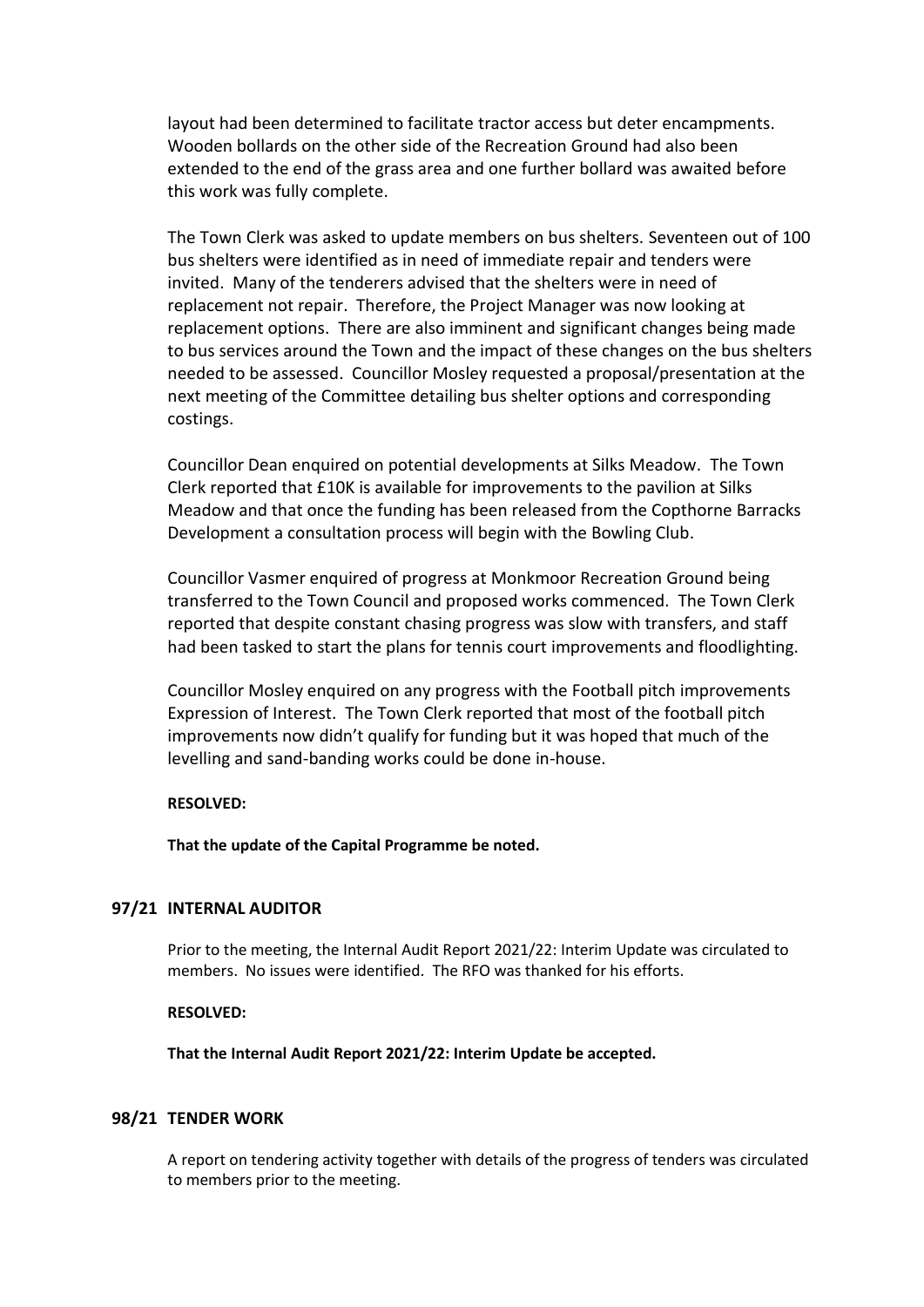The Project Manager added that 8 of the solar lights installed in The Quarry were affected by the recent flooding which breached the average flood levels. Undulating ground was not foreseen by the Council nor the tenderers; the Project Manager was working on a resolution.

The Project Manager was working on a solution for Bus Shelter improvements, and he was overseeing contractors on-site at Upton Lane Recreation Ground.

The Council has recently purchased an electric Kangoo van, but members were advised that the lead time on the delivery for electric vehicles at the moment was extremely long.

#### **RESOLVED:**

#### **That the report be noted.**

*Councillor Green left the meeting.*

### **99/21 MARKETS UPDATE**

The Markets Update was circulated prior to the meeting. The Outdoor Recreation & Asset Manager reported that traders were now on the new scale of charges for 2022/23.

A programme of late-night openings and promotional events was being organised for the Indoor Market. The Sunday Market had seen new traders recently and activity levels were anticipated to rise as the weather improved and now that COVID restrictions had been lifted.

#### **RESOLVED:**

#### **That the update be noted.**

*Councillor Green re-joined the meeting.*

### **100/21UKRAINE SUPPORT FUND**

Committee members were asked to consider the terms of reference of any grant funding to support the crisis in Ukraine following a report to Full Council on discussions held between Group Leaders regarding supporting the Ukraine efforts. An allocation of £25k into a fund had been agreed.

The Town Clerk had investigated what the Town Council could legally do with the funds and what it may feasibly do to support the crisis in Ukraine. The Council had to operate within its Powers and Duties and, whilst it operated with the benefit of the General Power of Competence, it still had to ensure that any expenditure created environmental, social or economic benefit to the Town.

The Town Clerk reported that conversations had taken place with Amanda Jones from Shropshire Supports Refugees, Kate Feijfer from the Shropshire European Organisation and also Oksana Chapman, a Ukrainian living in Shrewsbury. These organisations were extremely pre-occupied with activating resources to provide immediate relief in Ukraine however they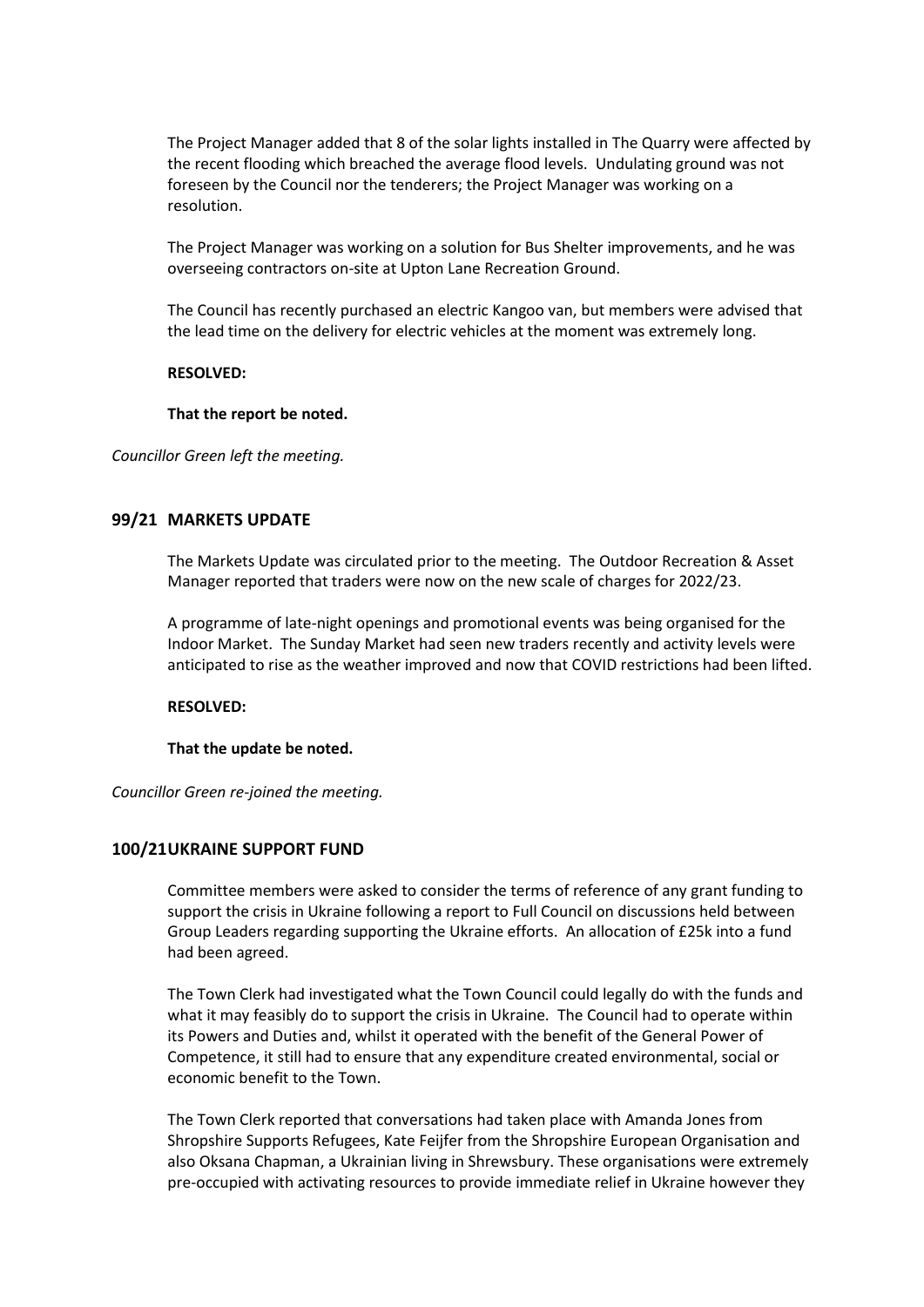were also looking ahead towards the longer-term support of prospective refugees who might come to live in Shrewsbury.

In the meantime, members were asked to consider the proposal that the Town Council sets up a grant fund which could support groups of volunteers and charities giving aid to the crisis. It was suggested that the set up would be similar to the Coronavirus Battle Fund that was put in place during the Pandemic.

It was agreed that a simplified version of the Community Grants Fund application form be drafted and circulated to members for comment before releasing into the public domain. Grant applications would be considered by the Finance & General Purposes Committee.

#### **RESOLVED:**

**That the Town Clerk establish a Grant Application Form and Guidance to support the Ukrainian crisis; details of which would be circulated to members for approval and published with all future allocations being considered by Finance & General Purposes Committee.**

### **101/21STREET TRADING**

A report on Street Trading was circulated to members prior to this meeting. The Street Trading Policy 2018 to 2023 was currently being reviewed by Shropshire Council with a revised document due to come into effect from 1 April 2023.

The Town Clerk reported that over the years in-depth discussions with Licensing Colleagues at Shropshire Council regarding Street Trading Policies had taken place allowing the Town Council to inform and influence policy. Street Trading in Shrewsbury had always been restrictive to maintain the viability of the Market. There were two key exception sites: The Square and The Quarry, which allowed for events and activities to take place, but even so some restrictions in the Policy were sometimes costly and bureaucratic.

An informal consultation had opened and would run from Monday 21 March 2022 to Sunday 17 April 2022. Town Councils across the county were being asked to review the current Street Trading Policy and submit any requests for amendments they may have. Submissions would be considered before a final draft is put out for formal consultation.

It was agreed that the Town Clerk & Outdoor Recreation & Assets Manager review the existing Policy and provide any commentary to Shropshire Council based on their operational knowledge and experience of the policy.

#### **RESOLVED:**

**That the Town Clerk submit any appropriate commentary on the Street Trading Policy to Shropshire Council.**